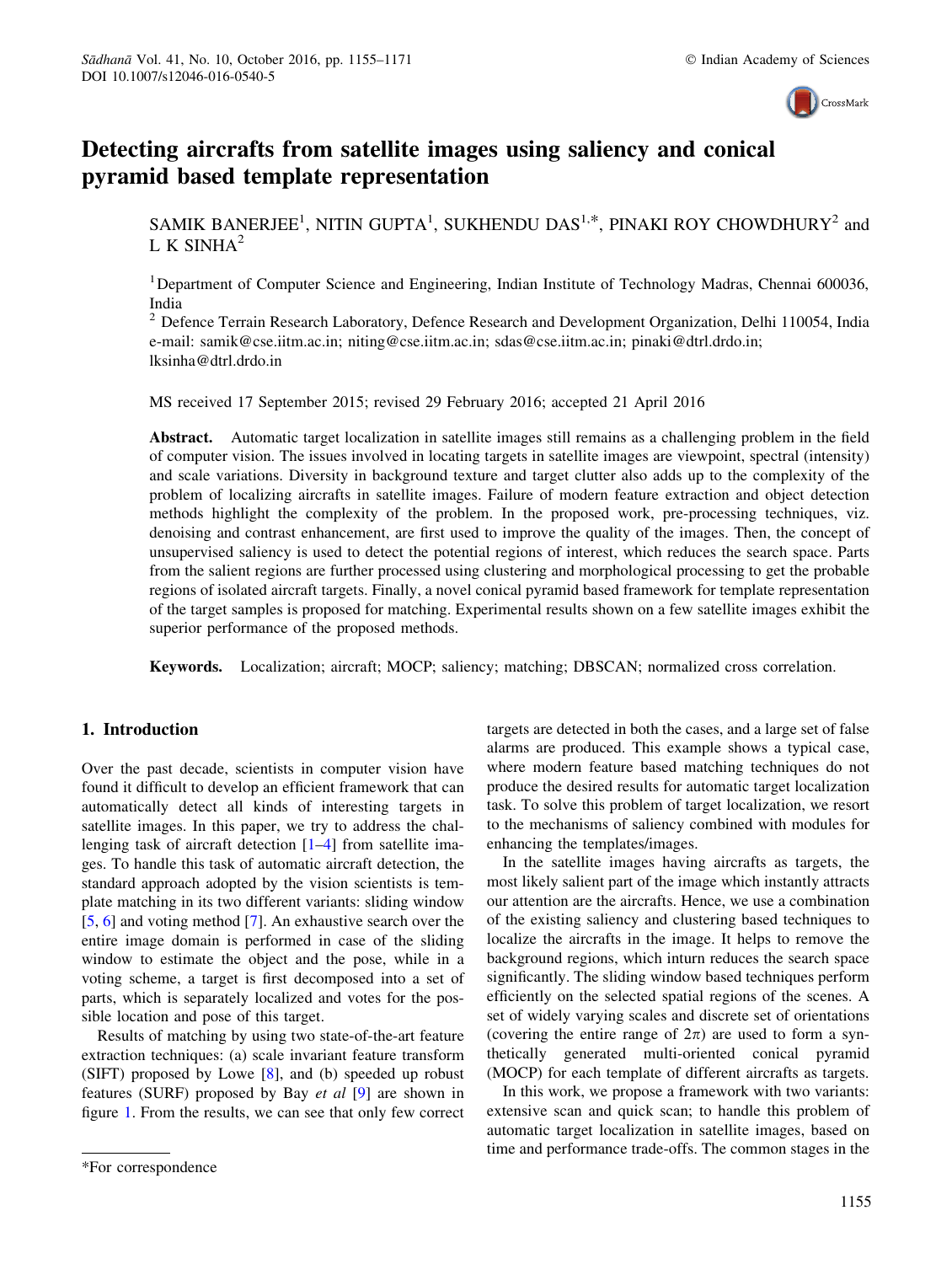

Figure 1. Results of feature based matching using (a) SIFT [8] and (b) SURF [9]. The *red color lines* show the correspondence of keypoints between query image and template images. Many targets are missed (false negatives) and many incorrect locations (false alarms) are obtained.

framework includes the saliency region detection and normalized cross-correlation [10] based matching in both the variants. In case of extensive scan, the images are preprocessed by deblurring, denoising and contrast enhancement followed by stages of matching. The quick scan variant surpasses the pre-processing of images and uses a simpler saliency based method for finding candidate target regions (CTR), with reduced computational time.

The major contributions of the work presented in this paper are: (1) Combining concepts of saliency and clustering for search space reduction; (2) Multi-oriented conical pyramid (MOCP) representation for efficient matching of aircraft templates, to deal with large variations of scale and poses; (3) Providing a better performance than a state-ofthe-art method. Experimental results on real world satellite scenes exhibit the superior performance of the proposed method, over some similar attempts of aircraft localization. The rest of the paper is organized as follows: We discuss related work in section 2. Section 3 gives a detailed overview of proposed frameworks for target localization. Section 4 describes detailed discussion of experimental results and section 5 concludes the work.

## 2. Related work

In the past few decades, a large number of algorithms and systems [1, 2, 4, 11, 12] have been proposed in order to address target detection problem. Perrotton et al [3, 11] proposed a Haar like descriptor and adaboost based learning approach, which automatically learns a multi-view detector for object detection task. Results are shown on only two synthetically generated images of optical band, containing aircrafts on airports. Another approach of detecting aircrafts from high resolution satellite imagery is proposed by Si et al [12]. In this approach, a bilateral

filtering is first used to denoise the image, and then a detection operator based on the boundary shape information (BSI) is applied to detect enhanced objects. Results are shown on only 21 high resolution images of optical band. Cai et al [13] designed a man-made object detection methodology by which typical man-made objects in complex natural background, including airplanes, tanks and vehicles can be detected, by extracting texture and geometry structure features.

Various saliency based approaches like Li and Itti [2], Li et al [14] were also proposed in the past to handle the problem of automatic aircraft detection in satellite images. In the work by Li and Itti [2], high resolution satellite images were first divided into small images, from which saliency and gist features were extracted and concatenated to classify each small image as containing target(s) or not, using a support vector machine. Results were shown on three categories: boats, buildings and airplanes. Li  $et$  al  $[14]$ proposed an airplane detection approach which utilized the concept of visual saliency computation and symmetry detection. Recently, bag-of-words (BOW) based model, which is used for text and image categorization, has been also introduced for object classification in remote sensing images. In the work by Xu et al  $[15]$ , a BOW model was used for land-use mapping of a high-spatial-resolution aerial photograph for object-based classification. Liu et al [16] proposed a spatial-sparse-coding-BOW (SSCBOW) modelbased detection framework for targets with complex shapes in high resolution remote sensing images. Results were shown on remote sensing images from Google Earth for aircraft detection. Most of the images used were of high resolution, containing clear pictures of aircrafts as targets.

Several deep learning frameworks like Cheng *et al* [17], Wu *et al*  $[18]$  were also proposed in recent past to handle the problem of automatic target detection in satellite images. Cheng et al [17] used a deep learning framework for vehicle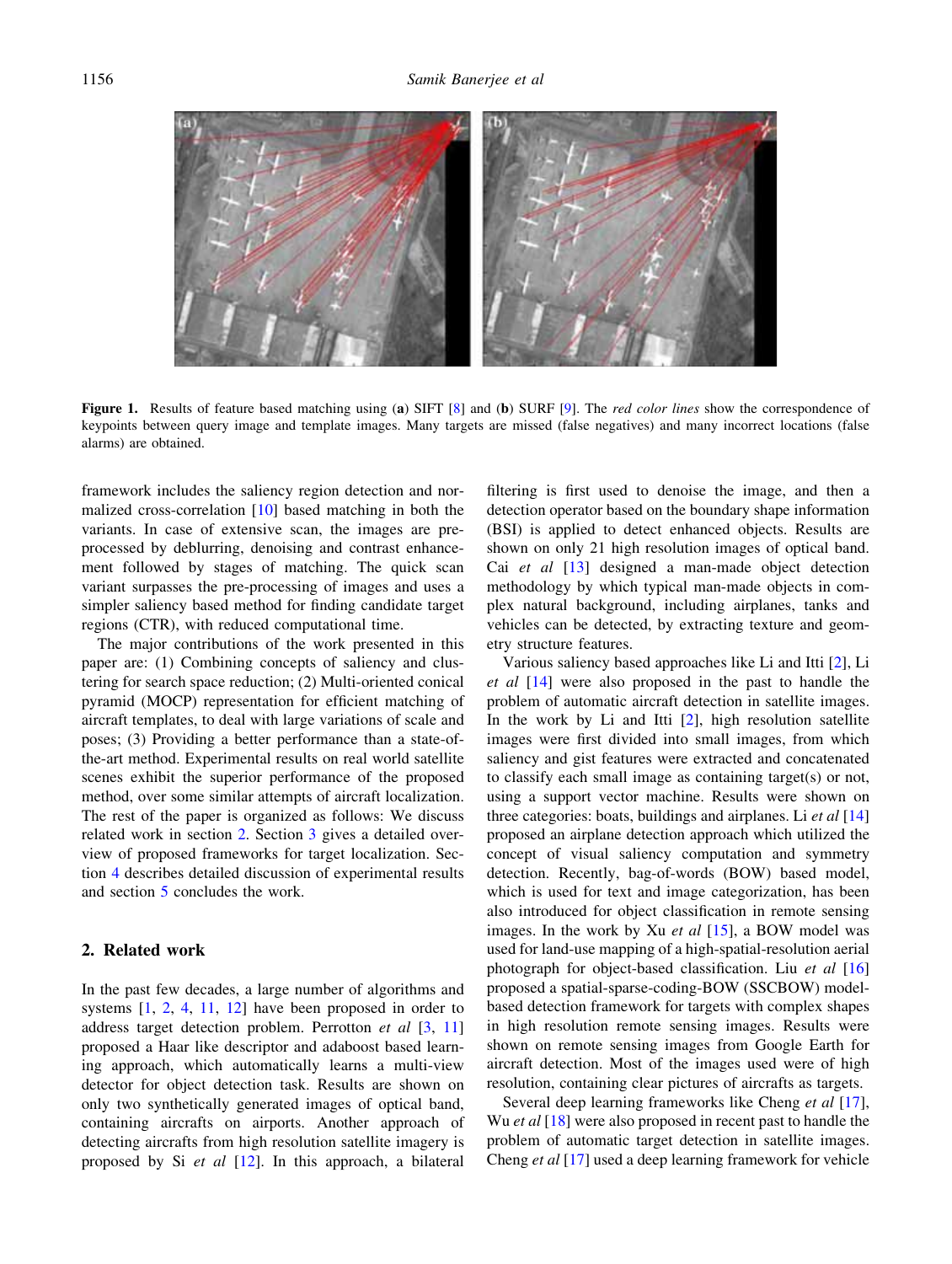(car) detection in satellite images, while Wu *et al*  $[18]$ proposed a framework which utilizes the concept from objectiveness detection techniques (e.g., BING Cheng et al [17]) and convolutional neural networks (CNN) for aircraft detection. In the work by Chen *et al*  $[19]$ , deep belief nets has been used to detect the aircrafts in satellite images. Liu et al [16] proposed a coarse-to-fine shape method based on edge computing to recognize aircrafts. The framework proposed by Zhang et al [20] consists of a weakly supervised training procedure to yield the detectors and an effective scheme to detect targets from testing images. Results are shown on aircrafts on airports from hyperspectral imagery. A deformable part-based model (DPM) has been proposed by Felzenszwalb  $et$  al  $[21]$ , to detect objects in complex scenes. Malisiewicz et al [22] use the concept of an ensemble of Exemplar-SVMs for object detection task. Mishne et al [23] proposed a detection algorithm based on data-driven target modeling which implicitly handles variations in target appearance, by constructing a low-dimensional embedding of test images using a metric based on local neighborhoods within the training set, in a supervised graph framework. Results are shown on 44 high-resolution images of optical band. Images had clear target aircrafts on airports, on a clear background.

The computer vision community has proposed a number of techniques to solve the problem of image denoising, deblurring and enhancement tasks. Basic approaches for denoising, such as Gaussian and median filtering, have a tendency to over-smooth edges and remove image detail. More sophisticated approaches use the properties of natural image statistics to enhance large intensity edges and suppress lower intensity edges. Zhang et al [24] proposed an efficient image denoising scheme which uses principal component analysis (PCA) with local pixel grouping (LPG). A generalized and mathematically sound L0 sparse expression is proposed by Xu  $et$  al  $[25]$ , for motion deblurring. Dong et al [26] proposed a sparse representation technique for image restoration task. A set of autoregressive models are learned from the dataset of example patches and also non-local self-similarity is introduced as a regularization term. An advanced multiband satellite color, contrast improvement technique is proposed by Bhandari et al [27]. A new technique has been proposed by Bhandari et al [28], based on the singular value decomposition (SVD) and discrete cosine transform (DCT). The proposed technique of modified SVD-DCT converts an image into the SVD-DCT domain after normalizing the singular value matrix. Buades *et al* [29] proposed an algorithm for image denoising task, called non-local means denoising. Gu et al [30] propose a new spectral matching method for target detection in hyperspectral imagery, which utilizes a prewhitening procedure and defines a regularized spectral angle between the spectra of the test sample and the targets.

Detection of salient image regions is useful for applications like image segmentation, adaptive compression, and region-based image retrieval. In recent past, researchers are

putting great effort to develop efficient saliency detection strategies [31–34] for partitioning an image into two segments: foreground object and background. The work proposed in Zhu et al [35] presents a novel method based on both bottom-up (BU) saliency and top-down saliency. Topdown, bottom-up, combination of both top-down and bottom-up saliency models are used by researchers. The approaches for determining low-level saliency can be based on biological models or purely computational ones. Some approaches consider saliency over several scales while others operate on a single scale. In general, all methods use some means of determining local contrast of image regions with their surroundings using one or more of the features of color, intensity, and orientation.

Quaternion based spectral saliency method [36, 37] uses Quaternion Fourier or cosine spectrum to calculate the visual saliency. It is useful for color image processing, especially for the color-sensitive smoothing, edge detection, and data compression. Graph based visual saliency (GBVS), a bottom up saliency method proposed by Harel et al [31], forms activation maps on certain feature channels, and then normalizes them in a way which highlights conspicuity and admits combination with other maps. Regional contrast based saliency extraction algorithm has been proposed by Cheng et al [38], which simultaneously evaluates global contrast differences and spatial coherence. Goferman et al [39] proposed a Context-aware saliency which aims at detecting the image regions that represent the scene. Mean shift segmentation algorithm was proposed by Comaniciu and Meer [40], which is non-parametric technique for the analysis of a complex multimodal feature space and to delineate arbitrary shaped clusters in it. Ester et al [41] proposed a density-based spatial clustering of applications with noise (DBSCAN) technique for data clustering. It is called a density based clustering technique because it finds a number of clusters starting from the estimated density distribution of corresponding nodes.

The work presented in this paper consists of rigorous experimentation to select optimal stages in a framework, designed for aircraft detection. Most methods of foreground or salient object detection are not scale and clutter (when target objects lie close and overlap) invariant. Shape feature based methods rely on accurate contour or object part detection, which perform unsatisfactorily under noisy and blurry condition, specifically when small object parts are not highlighted by feature detection operators. Hence most of these modern methods fail to deliver even satisfactory performance in our context/application of aircraft detection, where the foreground object is of low contrast and small in spatial extent (size). We have verified this using latest feature extraction algorithms (SURF, SIFT). The novelty of our proposed methods lies in combining modern and traditional methods in an optimal way for the design of a pipelined framework, which is mostly unsupervised. Training samples are used for MOCP representation, which is only used at the final stage of matching.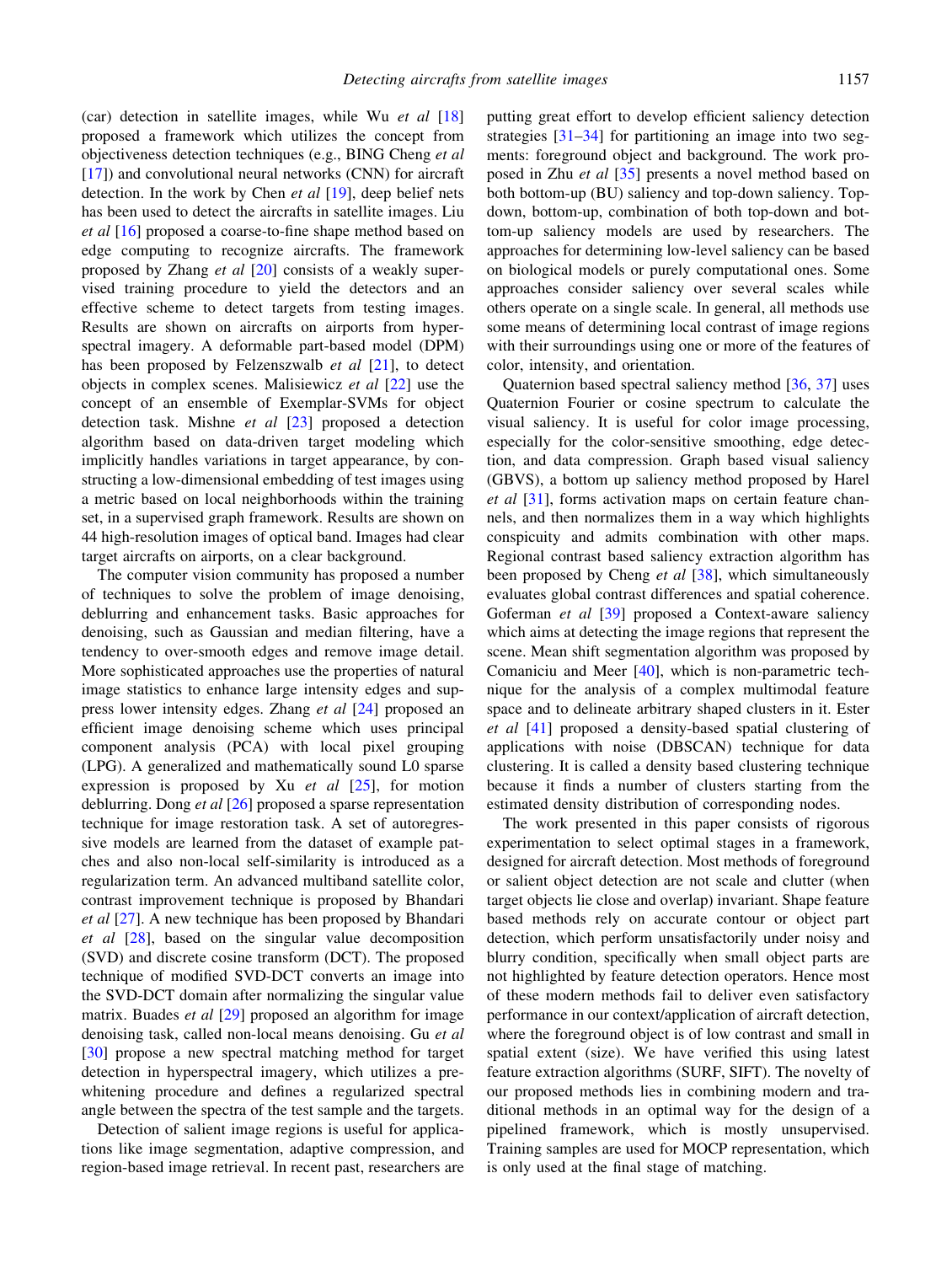

Figure 2. Illustrations to highlight the complexity of the problem being addressed: (a) satellite image; (b) edges detected using Canny's edge detector [42]; (c), (d) zoomed in parts of (b) to highlight the incompleteness and overlap in contours of the aircrafts. Contour based or object based methods cannot perform in such complex scenarios, to detect targets.

# 3. Proposed stages of the algorithm for localization of aircrafts

As shown in figure 1, modern feature-extraction techniques (SIFT and SURF) do not perform well, due to small size of objects (targets) to be matched. Modern object detection methods such as DPM [43] was also observed to fail in detecting the target objects. As edge or contour detectors [42] provide incomplete or discontinuous contours (see figure 2), shape contour based [44] or object-part based recognition methods [45] also fail to perform well. With proper pre-processing and pose and scale invariant representation of templates, tradition methods work well, which is described below. In this paper, two similar frameworks have been proposed to solve the problem of target localization in satellite images: extensive scan and quick scan. Extensive scan framework is more accurate as compared to the quick scan framework, but less efficient in terms of computational time.

# 3.1 Brief description of the overall framework used

In this paper, we have solved the problem of target recognition and localization from a high-resolution

satellite image, using low-level features. Given a satellite scene, we aim to locate and identify the aircrafts as targets, present in the scene. Target aircrafts are available as a gallery of training samples with only a fixed size and pose. The overall framework consists of five stages (see section 3.2):

- 1. Generation of synthetic samples for targets, with different scales (resolution) and poses, for each target, to form a multi-oriented conical pyramid as (MOCP) gallery.
- 2. Pre-processing stage for enhancement and denoising, of the given scene to detect targets.
- 3. Detection of tentative foreground regions of targets using an unsupervised algorithm of saliency estimation. For any larger region detected as salient, partition to create small regions (or blobs) of comparable size as that of gallery templates. These blobs are considered to be those regions potentially containing target aircrafts. We term a blob produced by this process, as candidate target region (CTR).
- 4. Estimate dominant scale and orientation for each CTR (salient blob).
- 5. Feature matching using normalized cross correlation (NCC) or distance transform (DT) to detect presence of an aircraft in each blob.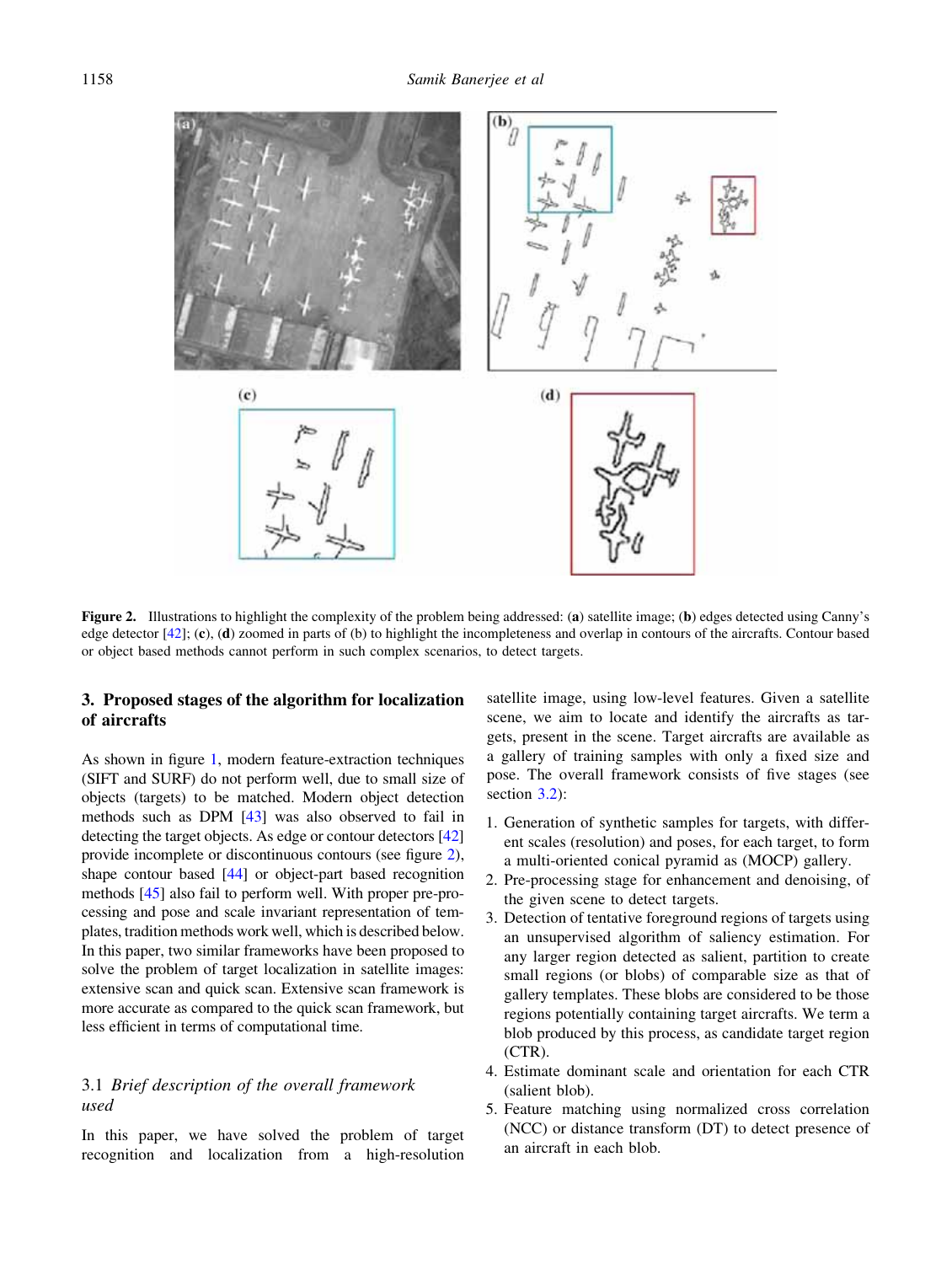

Figure 3. Overall extensive scan framework for aircraft localization task.

The flowchart of the overall process is shown in figure 3. It consists of pre-processing stages, creation of salient blobs as candidate target regions and matching blobs with templates. As the quality of the images is often low, they require denoising, deblurring and enhancement. Process of saliency helps in identifying potential targets. The next few sub-sections give details of the individual stages of the pipeline used for processing.

#### 3.2 Extensive scan

The proposed extensive scan framework for aircraft localization task consists of two important stages: (a) multioriented conical pyramid (EMOCP) generation during training and (b) aircraft localization during testing, which are discussed below in detail:

3.2a Enhanced multi-oriented conical pyramid (EMOCP) generation stage for extensive scan: In this stage, a conical pyramid of templates at 7 different scales and 24 viewpoints is created for the purpose of matching. We term this as a enhanced multi-oriented conical pyramid (EMOCP) (to be discussed below). The overall framework for EMOCP generation is shown in figure 4, which consists of the following four phases:

- (i) Pre-processing phase—This phase helps to remove the blur and noise from the image, followed by a contrast enhancement process. It consists of three parts:
	- Deblurring—It is done using a state-of-the-art technique: the L0 sparse representation, proposed by Xu *et al*  $[25]$ . The objective function



Figure 4. Enhanced multi-oriented conical pyramid (EMOCP) creation task, used in the extensive scan framework.

to estimate the blur kernel from the input image is

$$
\min_{(\bar{x},k)} \left\{ \left\| \sum_{m} k_m H_m \bar{x} - y \right\|^2 + \lambda \sum_{\langle \epsilon h, v} \phi_0(\partial \cdot \bar{x} + \gamma ||k||^2) \right\}
$$
(1)

where  $\bar{x}$  is an intermediate sparse representation containing only necessary edges of the aircraft that are crisp and enhanced in the template,  $H_m$ is a  $N \times N$  transformation matrix, which corresponds to either camera rotation or translation of the satellite for pose m of the aircraft,  $k_m$ denotes the time that camera pose m lasts and is a weight in this function.  $\lambda$  and  $\gamma$  are two regularization weights,  $\phi_0$  is a sparse loss function, y is the blurred observation, vector  $k =$  $[k_0, k_1, \ldots]^T$  contains all  $k_m$ .  $\partial$  is the partial derivative operator.  $h, v$  represents the two neighborhood directions.

• *Denoising*—The deblurred templates are passed to the denoising module proposed by Zhang et al [24], which uses the concept of principal component analysis (PCA) with local pixel grouping (LPG). For an underlying pixel to be denoised, a  $K \times K$  window centered on it, denoted by  $\mathbf{x} = [x_1 \dots x_m]^T$ ,  $(m = K^2)$ , is used to form a vector containing all pixel components within the window. An  $L \times L (L > K)$  training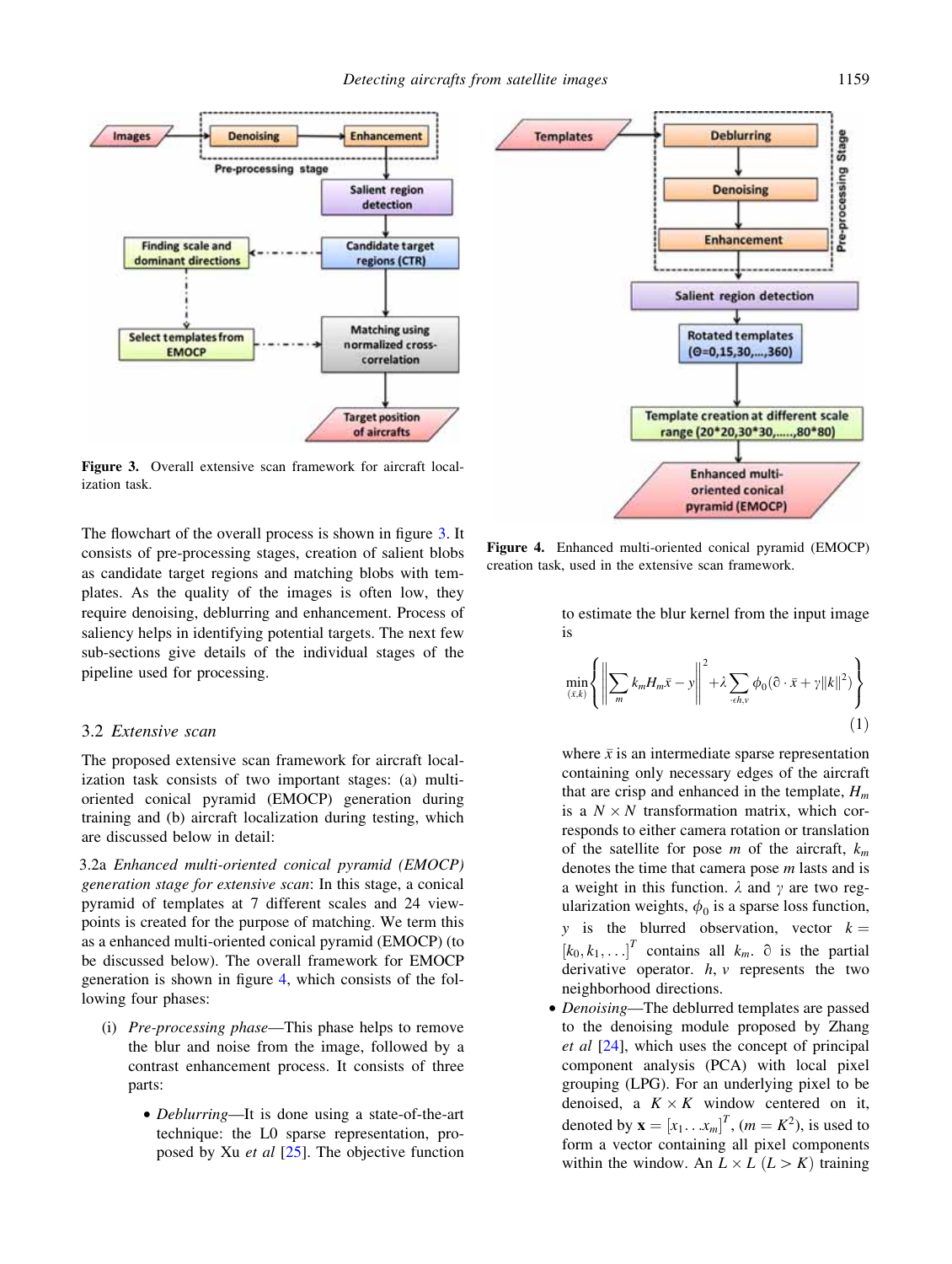block centered on  $x_v$  is selected to obtain the training samples for a noisy variable  $\mathbf{x}_v = \mathbf{x} + v$ . Thus, totally  $(LK + 1)^2$  training samples for each component  $x_n^v$  of  $x_v$  is obtained. A block matching method is used for Local pixel grouping (LPG) to identify similar (to the central block)  $K \times K$  blocks within the  $L \times L$  window. The training dataset is formed by concatenating the selected matching blocks together. The denoised module is obtained by an orthonormal PCA transformation matrix for x formed from the training dataset vector.

• *Enhancement*—To further improve the quality of templates, the denoised templates are enhanced by using a  $DCT+SVD$  method (see Bhandari et al [28] for details). A singular value matrix represents the intensity information of the given image and any change of the singular values in effect alters the intensity of the input image. This technique converts the image into the SVD-DCT domain and after normalizing the singular value matrix, the enhanced image is reconstructed by using inverse DCT.

These three processes of deblurring [25], denoising [24] and contrast enhancement [28] are empirically selected by observing the performance of several other methods published in literature (see section 2), on satellite images of aircrafts.

- (ii) Saliency region detection phase—The graph based visual saliency (GBVS) [31] is used to get the prominent regions of interest containing aircraft from the enhanced templates. Graph-based visual saliency (GBVS) is a bottom-up visual saliency model, which consists of two steps: first, forming activation maps on certain feature channels, and then normalizing them in a way which highlights conspicuity and admits combination with other maps. Rarity of pixel intensity is used as a criterion in an optimization framework, solved using graphcut, is used to obtain the salient regions.
- (iii) Rotation phase—In this phase the processed target templates, each with an aircraft as the foreground salient region, are rotated at 15 degree intervals, to create 24 different oriented (0, 15, 30,...360) templates. These templates are rotated as an image, which in turn rotates the foreground object. During the formation of the rotated templates, the vacant regions appearing in the background layer are filled using the intensity pixels from the boundary.
- (iv) Scale pyramid formation—A scale pyramid of several levels of resolution (ranging from  $20 * 20$ to  $80 * 80$  pixels, at steps of 10 pixels), is created for



Figure 5. Enhanced multi-oriented conical pyramids (EMOCP) of templates, for a target aircraft.



Figure 6. Salient region detection stage for extensive scan framework. The inputs to stage (b) are obtained from the outputs of stage (a). See figure 3 for the overall framework.

each rotated template obtained after the salient region detection phase. We thus have seven different levels of scales in EMOCP.

Finally, by combining all rotated and scaled templates, an EMOCP is formed as shown in figure 5, which helps in aircraft localization task. Figure 5 is a typical example of the EMOCP which contains all the rotated versions (synthetic templates) of a single template, shown only for three different scales. Each set of potential templates at a particular scale is shown in a circular-ring type layout. A stack of rings with gradually increasing/decreasing scales produces a cone, hence we term this generally as multi-oriented conical pyramid (MOCP). An EMOCP is created for each input template given as input gallery.

3.2b Aircraft localization stage using extensive scan: The overall framework for aircraft localization task (the testing phase) is shown in figure 3, which consists of the five phases, as discussed below:

(i) Pre-processing—This phase has divided into two parts: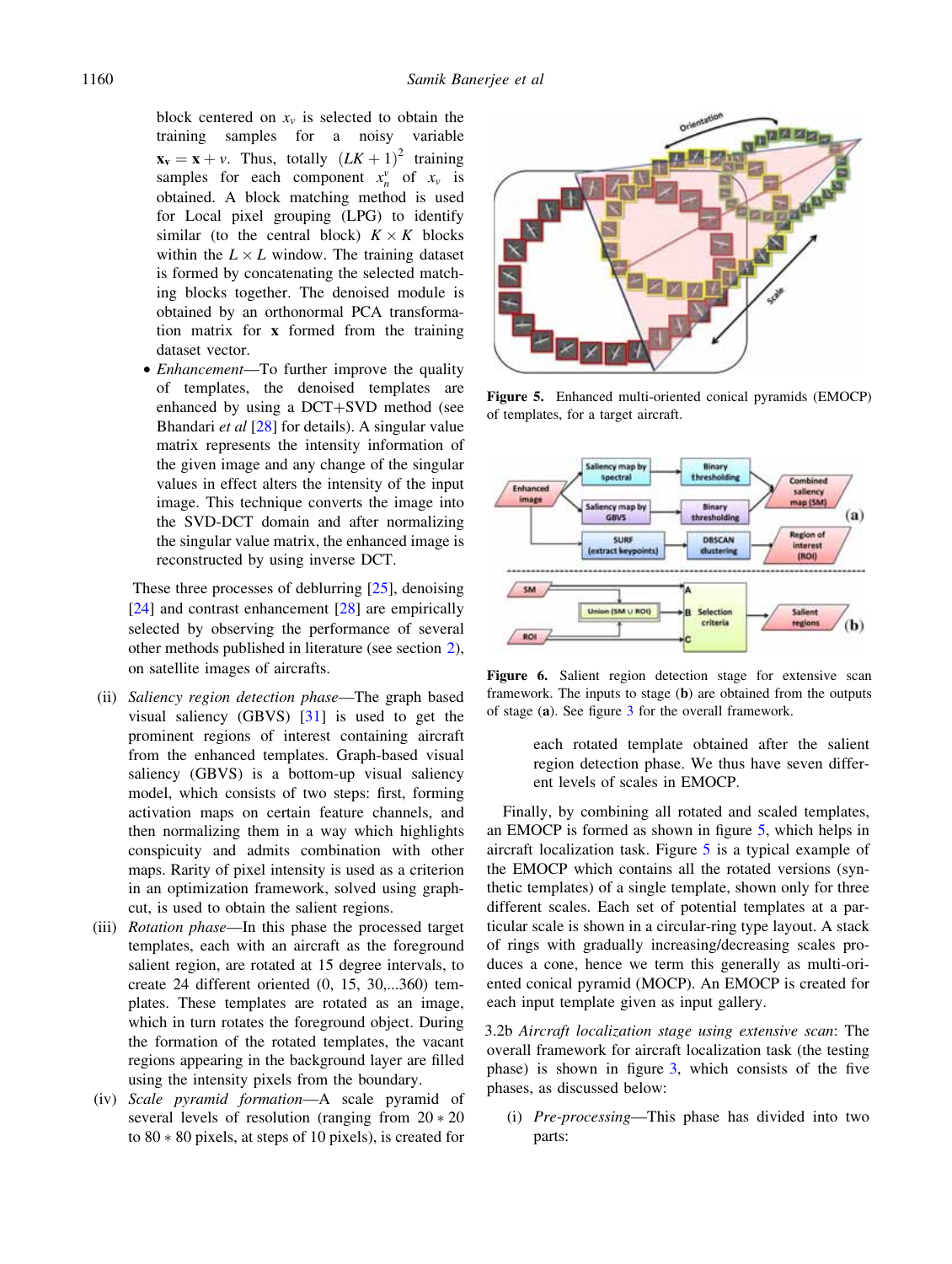- *Denoising*—The test image is denoised by the method proposed by Zhang  $et \ al \ [24]$ , to remove noise from the image (see section 3.2a (i) for details).
- *Enhancement*—To further improve the quality of denoised image, the the process suggested [28] based on  $DCT + SVD$  is used.
- (ii) Salient region detection phase—The concepts of GBVS [31], Spectral Saliency [37] and DBSCAN  $[41]$  are combined (see figure 6), and used to find the salient regions from the given satellite image. This phase consists of three modules:
	- Saliency map—Saliency maps generated by GBVS and spectral saliency are thresholded and combined, using an intersection operation, to get a tentative saliency map (SM).
	- Clustering—The SURF detector [9] is applied on the enhanced image to determine the keypoints. These keypoints are grouped using DBSCAN clustering to obtain the region of interests (ROI) as tentative foreground blobs.
	- Salient region selection—If the percentage of the foreground area in SM is less than a threshold value  $(\alpha)$ , then the ROI and the SM are combined to get the final salient regions of interest. If the percentage of the foreground area (FGA) in SM is between a lower  $(\alpha)$  and an upper thresholds  $(\beta)$ , the SM is chosen as the final salient regions of interest. While, if the percentage is more than the upper threshold, the ROI gives the final salient regions of interest. Using the following heuristic, the final salient region of interests are determined as

$$
SalientRegion = \begin{cases} SM \cup ROI & FGA < \alpha \\ SM & \alpha < FGA < \beta \\ ROI & FGA > \beta \end{cases}
$$
(2)

where FGA denotes the foreground area of a blob (salient region).

(iii) Candidate target region (CTR) detection—The processed salient regions are further analyzed (see figure 7) to detect the presence of any clutter of aircrafts.

Insignificant (based on size) salient blobs are eliminated from further processing. For the rest of the blobs, in each case a minimal rectangular area covering the salient region of interest (RAOI— Rectangular Area of Interest) is formed to highlight the potential target(s). Then for segments with appreciably larger areas, Mean-shift segmentation [40] is performed on the regions containing a clutter



Figure 7. Detection of candidate target regions (CTR) for individual Aircraft Localization Task, using output from saliency region detection stage (see figure 6). See figure 3 for the overall framework.

Table 1. Optimal values of different heuristic parameters used for experimentation, estimated empirically, using the satellite images, to provide the best performance.

| Process                      | Values of thresholds               |
|------------------------------|------------------------------------|
| <b>GBVS</b>                  | Intensity $>40$                    |
| Spectral saliency            | Intensity $\geq$ 20                |
| Removal of small blobs       | Area (size) of $blob < 250$ pixels |
| Mean shift segmentation      | Area of $RAOI \geq 100$            |
| Mean shift segmentation      | Radius of spatial window $= 10$    |
| Mean shift segmentation      | Radius of color window $= 35$      |
| Mean shift segmentation      | Maximum level of pyramid $=$ 3     |
| Normalized cross correlation | Threshold for matching $= 0.5$     |
| (NCC)                        |                                    |
| Lower threshold $(Eq. 2)$    | $\alpha = 25$                      |
| Upper threshold $(Eq. 2)$    | $\beta = 45$                       |
| <b>DBSCAN</b>                | No. of pixels $\leq 5000$          |
| Threshold based saliency     | Intensity $> 190$                  |
| $K_m$ (Eq. 1)                | 9                                  |
| $\lambda$ (Eq. 1)            | $6e^{-3}$                          |
| $\gamma$ (Eq. 1)             | $2e^3$                             |
| K [section 3.2a (i)]         | 20                                 |
| L [section 3.2a (i)]         | 30                                 |
|                              |                                    |

of aircrafts, to further subdivide the regions into smaller sub-regions containing a single aircraft. Parameters (spatial window radius, color window radius and maximum level of pyramid for segmentation) of mean-shift segmentation (see table 1, in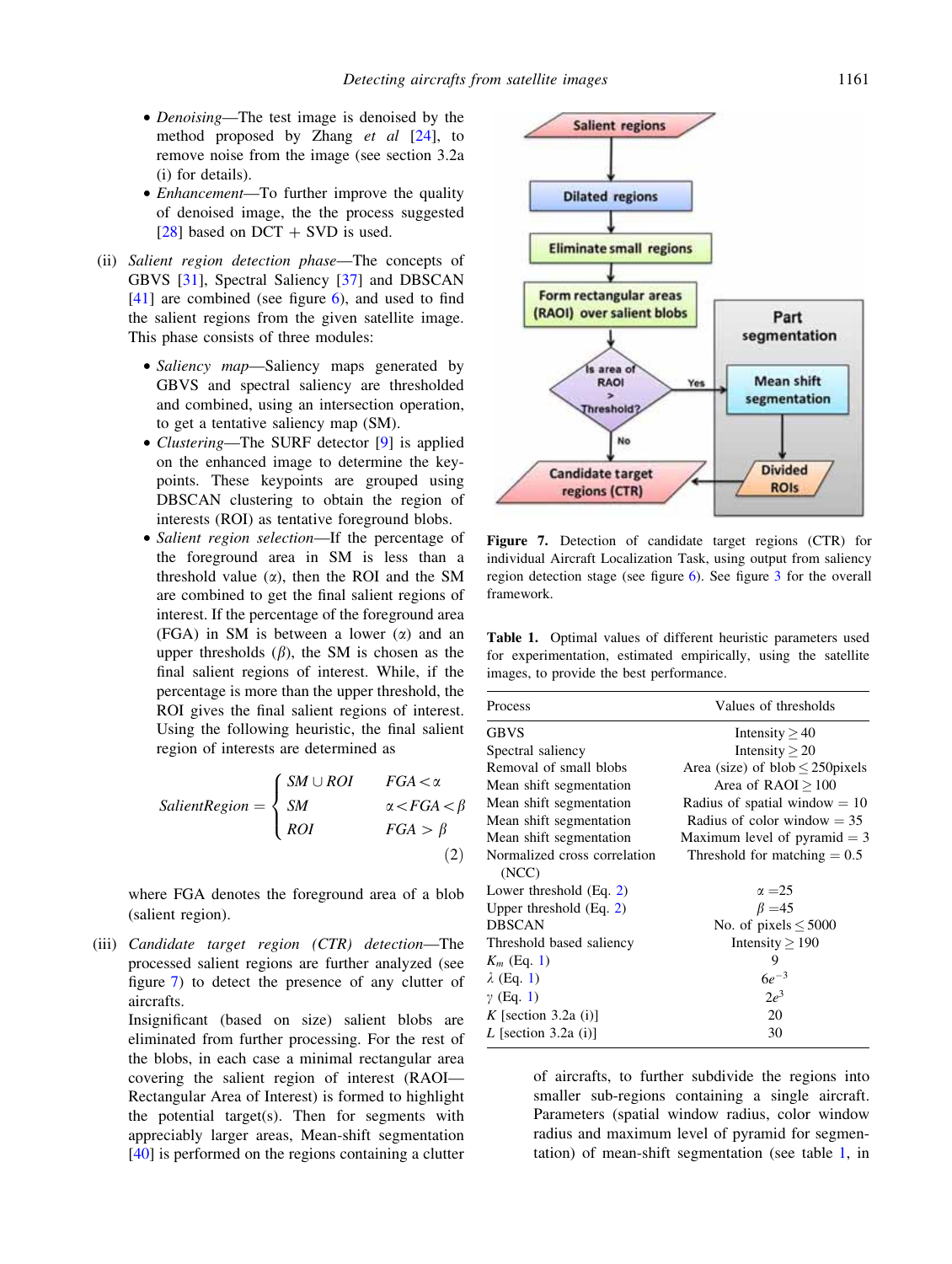

Figure 8. Ordinary multi-oriented conical pyramid (OMOCP) creation task, for the quick scan framework.



Figure 9. Overall quick scan framework for aircraft localization task.

section 4.2) are empirically set to produce smaller partitions of size (20 to 80 pixels wide) comparable to that in EMOCP. A rectangular area with minimal span covering any particular blob is termed as CTR (see figures 3 and 7). The aspect ratio (scale) and dominant orientation of each CTR produced by Mean-Shift segmentation, is used at the matching stage for aircraft detection using EMOCP.



Figure 11. Detection of CTR for aircraft localization task for quick scan framework. See figure 9 for overall quick scan framework.

- (iv) Dominant direction and scale estimation—The scale and orientation (dominant direction) for each candidate target region (CTR) is found using the following two steps: (a) Scale of each region is given by the 2-D spatial extent of that particular region, and (b) dominant direction (Orientation) is given by the direction of major axis of an ellipse, fit using Hough Transform on each CTR.
- (v) Matching Phase—In this phase, for each CTR a subset of templates is selected from the EMOCP, based on the dominant direction and scale, estimated at the previous step. The templates selected for matching at this stage, range from the one scale below to one above the detected scale. Similarly, poses of templates are selected in EMOCP with one orientation step on either side of the detected orientation value. Thus for each salient region (CTR) detected as a potential candidate (in step (iii)) for a target aircraft, a set of nine templates (three orientations and three scales) are selected (out



Figure 10. Salient region detection stage for quick scan framework. The inputs to stage (b) are obtained from the outputs of stage (a). See figure 9 for overall Quick Scan framework.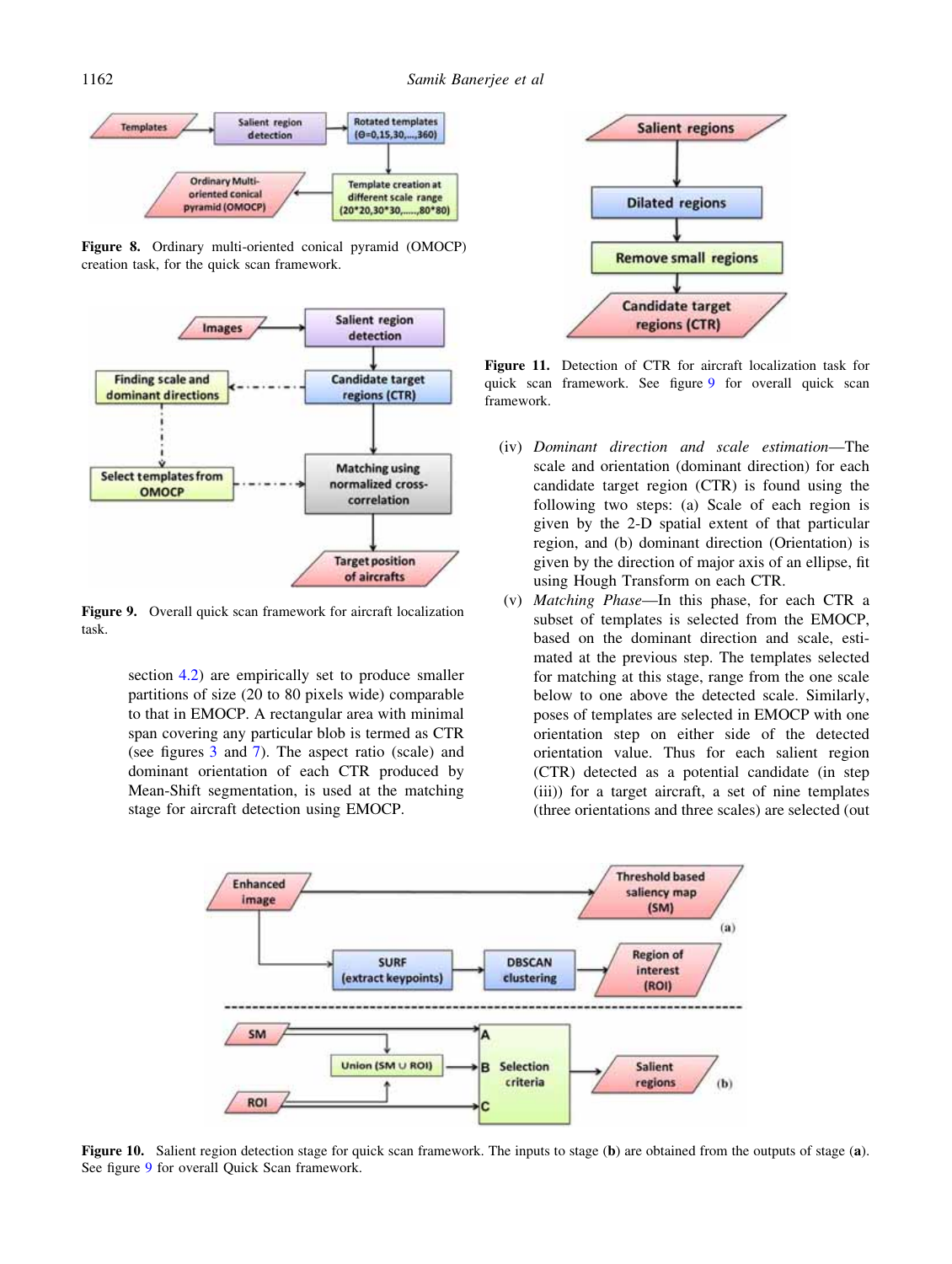

Figure 12. Processing of templates for generation of MOCP. The template highlighted in red is that with the same pose as the original template used in this task.



Figure 13. (a) A few samples of aircraft templates given as training gallery, to detect aircrafts in satellite scenes; (b) the postprocessed respective templates of the same shown in (a), used for creating the EMOCP.

of 168 in synthetic training gallery, per template) from the EMOCP for matching. This speeds up the search process, as its space is reduced considerably. Finally, matching is done using the normalized cross correlation [10]. The NCC is computed as

$$
\gamma(u,v) = \frac{\sum_{x,y} [f(x,y) - \bar{f}_{u,v}] [t(x-u, y-v) - \bar{t}]}{\left\{ \sum_{x,y} [f(x,y) - \bar{f}_{u,v}]^2 \sum_{x,y} [t(x-u, y-v) - \bar{t}] \right\}}
$$
(3)

where f is the image,  $\bar{f}_{u,v}$  is the mean of  $f(x, y)$  in the region under the template, t is the template, and  $\bar{t}$  is the mean of the template  $t(x, y)$ .

If there are  $T$  templates given as an input set of target aircrafts, each CTR is matched with only a set of  $9 \times T$ templates using NCC (Eq. 3), and the best match is selected.

## 3.3 Quick scan

The proposed quick scan framework (computationally efficient and simplified) consists of two stages: (a) ordinary multi-oriented conical pyramid (OMOCP) generation, and (b) aircraft localization, which are discussed below:

3.3a Ordinary multi-oriented conical pyramid (OMOCP) generation stage for quick scan: In OMOCP generation stage, no pre-processing stage is used, as shown in figure 8. The overall framework for OMOCP generation consists of the following three phases: (a) saliency region detection phase, (b) rotation phase, and (c) scale pyramid formation phase. In salient region detection stage, the concept of threshold [46] based saliency is used instead of the GBVS and spectral saliency.

3.3b Aircraft localization stage for quick scan: This overall framework for aircraft localization task is shown in figure 9, which consists of the four phases, as discussed below:

- (i) Salient region detection phase—In this phase, the image is thresholded to find the salient image map (SM) (see figure 10). Also, the grouping of the keypoints (detected using SURF detector) are performed using DBSCAN clustering technique, to obtain the ROIs. To select the final region of interests, a same heuristic is performed, as discussed in Extensive Scan framework [section 3.2b (ii)].
- (ii) Candidate target region detection—The salient regions are processed furthr (as shown in figure 11) for further refinement purpose. This method (morphological process) produces the candidate target regions (CTR) for further processing.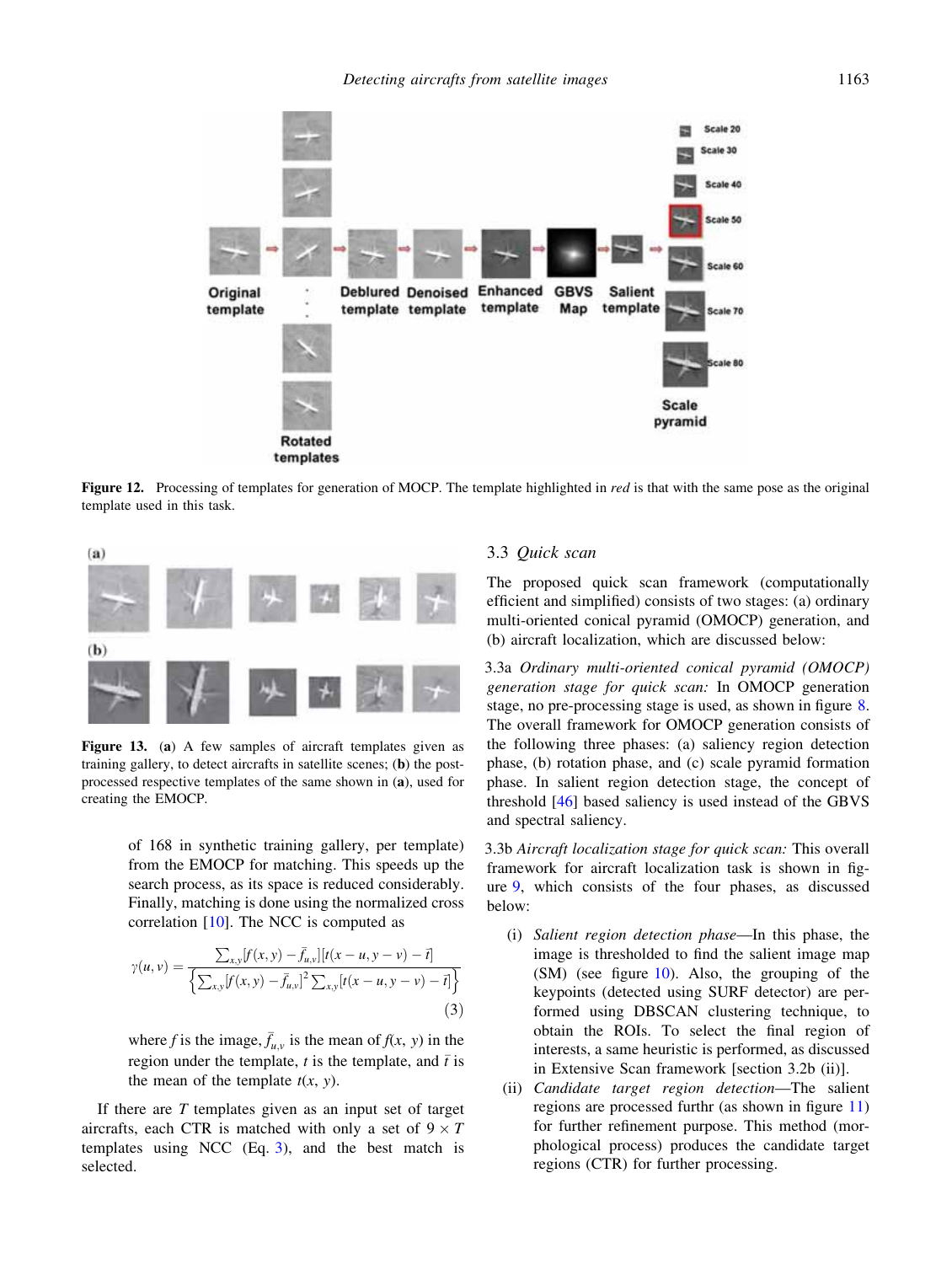(b) Denoised image (a) Original image

(c) Enlarged region of original image (d) Enlarged region of denoised image

Figure 14. Intermediate result [in (b)] after applying the denoising technique on a given satellite image in (a). See figure 4 for the entire framework.

- (iii) Dominant direction and scale estimation—The scale and orientation (dominant direction) for each CTRs are determined using the technique discussed in the case of Extensive Scan [section 3.2b (iv)].
- (iv) Matching phase—In this phase, for each CTR the selected templates [see section 3.2b (v)] are matched with the detected CTRs using the normalized cross correlation (NCC) [10] (see Eq. 3). We have also experimented with distance transform DT, Ragnemalm [47]) based matching and found that the results give similar performance. Hence we recommend NCC as its complexity is less expensive.

## 4. Intermediate results of processing

The experiments are conducted on a satellite image aircraft dataset, having a total of 30 images. Satellite images used as query, vary in size from 10 to 790 KB, containing 5–20 target samples. MOCP (EMOCP or OMOCP) generated for each of the 10 target samples (hand-cropped templates from query scenes), consists of synthetically generated 168 samples at seven different scales and 24 orientations. These templates also need pre-processing, as they are of low contrast, similar to that in query scenes on which targets are identified. Else, we found by experimentation that the overall performance of the system degrades. Sections 4.1 and 4.2 discuss the results of intermediate steps results of MOCP generation and the aircraft localization task.

## 4.1 Illustration of proposed MOCP

Henceforth, we use MOCP, which refers to EMOCP for extensive scan and OMOCP for quick scan algorithms. MOCP is created for each training sample in gallery, and used later during the testing/matching stages. A template of a target is first rotated at intervals of 15 degrees to generate all the rotated templates (MOCP). Then, these rotated templates are processed using the deblurring module [see section 3.2a (ii)] to sharpen them. Further, the deblurred templates are denoised [see section 3.2a (ii)] and enhanced [see section 3.2a (ii)] to suppress the background information. Then, a salient region is found from the enhanced templates using GBVS. Based on these salient regions, new templates of the target (aircrafts) are created by cropping and masking of the background information. Finally, the scale pyramid is formed by stacking these salient templates. Figure 12 shows the intermediate results for the overall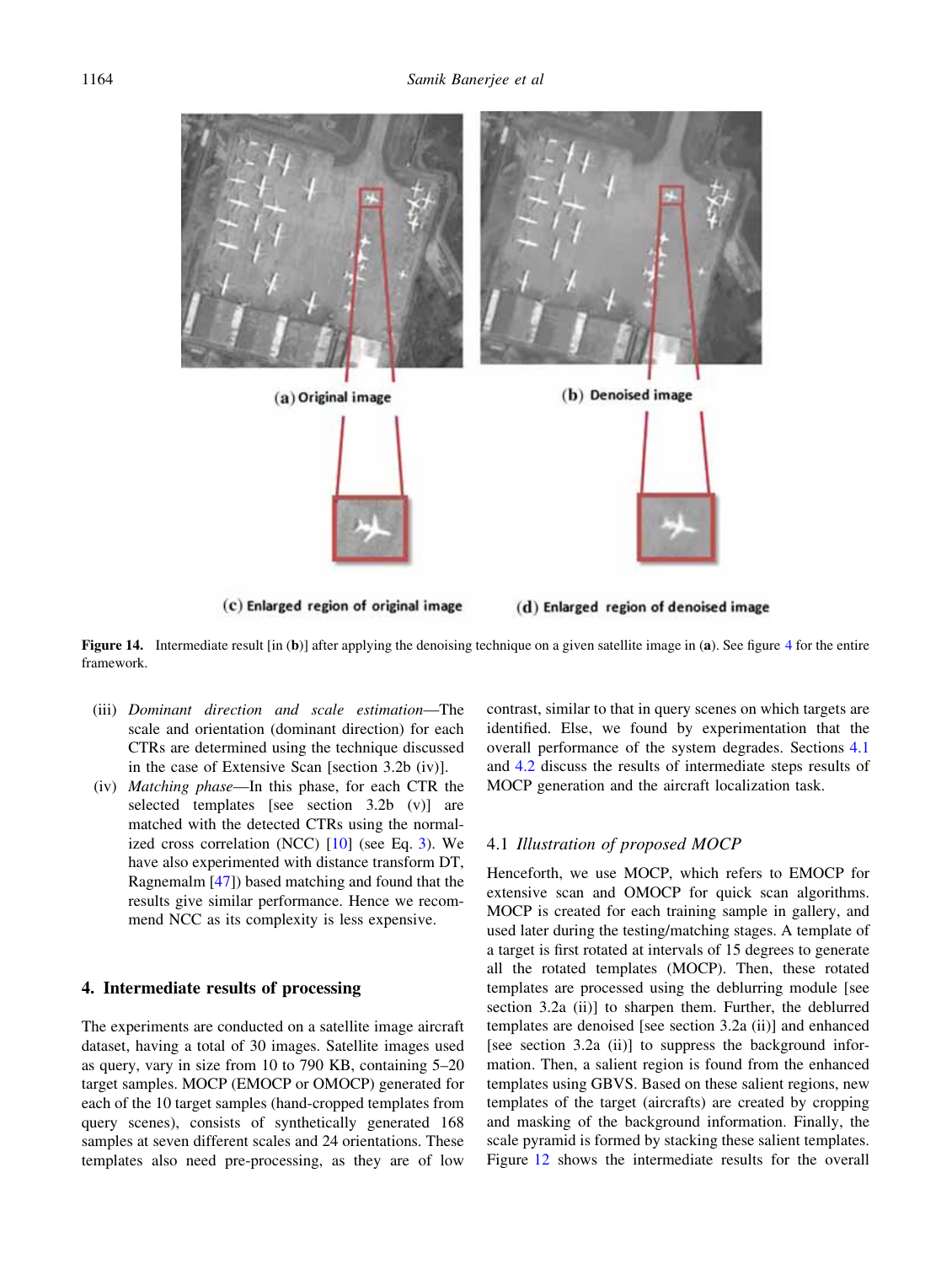

Figure 15. Result for enhancement [in (b)] on the denoised image, as in figure 14(b). See figure 3 the entire framework.

MOCP generation process in extensive scan for one template. Rotated versions of the output shown in figure 12, are used to create the MOCP. The scale pyramid of rotated templates represents the multi oriented conical pyramid (MOCP) as shown in figure  $5$ . Figure 13 shows a subset (6) of the 10 different samples of aircrafts, hand-cropped and selected for creating the MOCP. Figure  $13(a)$  shows a few samples of templates obtained from satellite scenes, given as training gallery, to detect aircrafts in query satellite images, while figure 13(b) shows the respective post-processed templates of the same used for creating the MOCP (see figures 4, 5 and 8 for framework).

# 4.2 Intermediate results of the aircraft localization stage

For the aircraft localization task using extensive scan, the query or test image [see figure  $14(a)$ ] is first passed to the denoising module, to remove any noise present in an image. Figure 14(b) shows the output of the process of denoising. Figure 14(c) and (d) show the enlarged regions (using a target) of the images, to highlight the effect of denoising.



Figure 16. Results of saliency: (a) enhanced image as the output from figure 15(b). Stages after applying: (b) GBVS, (c) Spectral Saliency and (d) combined Saliency Map (SM). See figure 6(A) for the Saliency framework.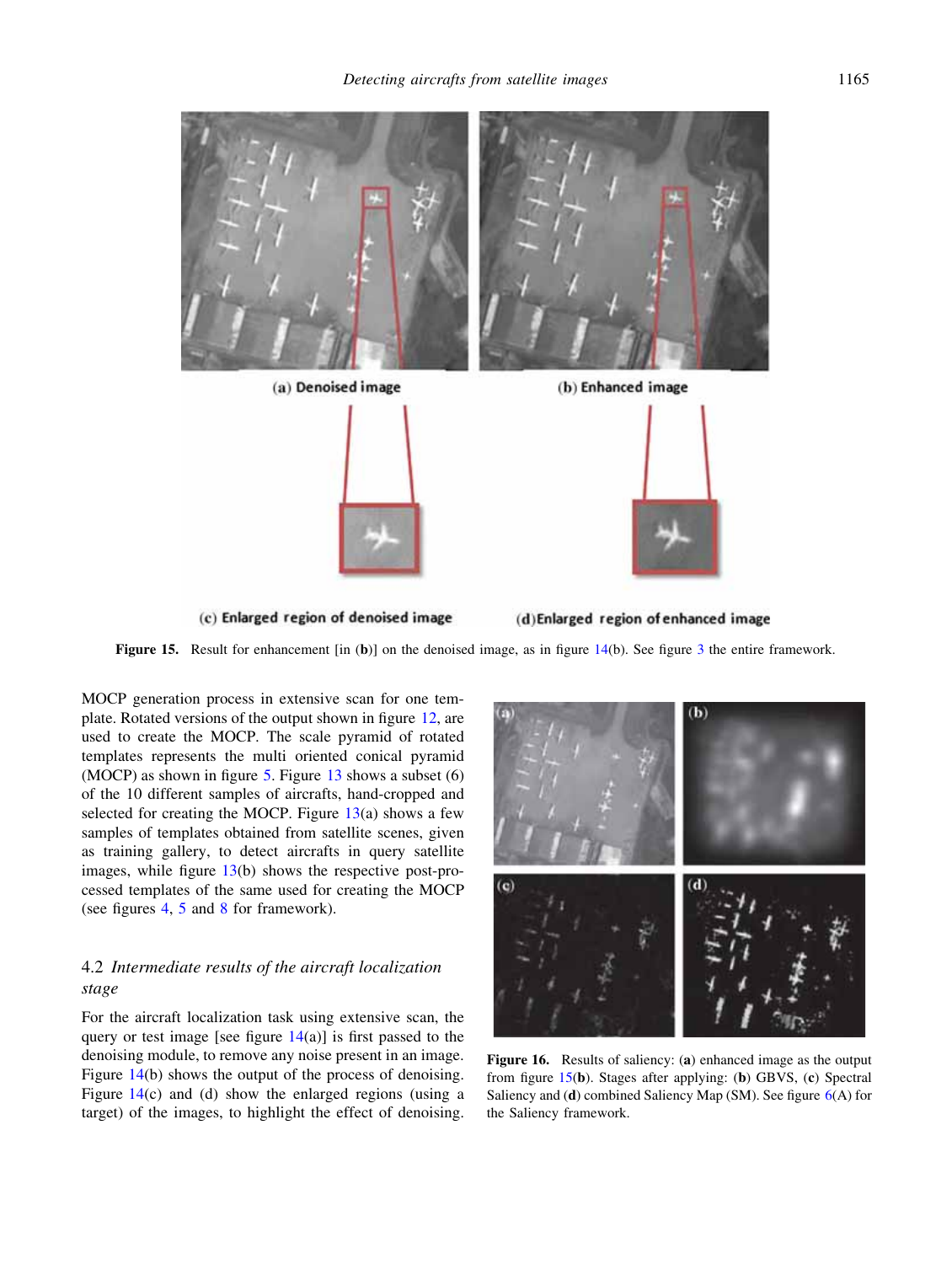

Figure 17. Results of saliency: (a) Enhanced image as the output from figure 15(b). Stages after applying: (b) DBSCAN Clustering (with 18 groups of clusters, each identified by a unique color), and (c) DBSCAN based ROI. See figure  $6(A)$  for the saliency framework.



Figure 19. Post-processing of salient regions in (a) [as shown in figure  $18(c)$ ], to get the Candidate target regions (CTR). (b) Rectangular areas of interest (RAOI), formed over image in (a); (c) shows a zoomed in RAOI cropped (on the right part) from (b), being used as an input to the post-processing stage. (d) Results of the mean shift segmentation on the cropped scene shown in (c), and (e) candidate target regions (CTR), obtained from (c) and (d) using a minimum enclosed rectangular RAOI.



Figure 18. Combination of the outputs of the Saliency and Clustering methods [see figure  $6(B)$ ]. Results are shown as: (a) Combined Saliency Map [from figure  $16(d)$ ], (b) DBSCAN based ROI [from figure 17(c)], (c) Final Salient regions obtained from (a) and (b). See Figure  $6(B)$  for detailed framework.

The denoised image [figure  $15(a)$ ] is then enhanced further to highlight the foreground targets with respect to background layer, followed by gamma correction. Figure 15(b) depicts the results of enhancement. Figures 15(c) and (d) show the enlarged regions (using a target) of the images, to highlight the effect of enhancement after denoising (see section 3.2a (i) for details).

In the proposed extensive scan framework, the salient regions of interest are obtained by combining the outputs of two saliency (unsupervised) algorithms: graph based visual saliency [31] and spectral-based saliency [36], applied on the enhanced image [shown in figure  $15(b)$ , and same again in figure  $16(a)$ ]. The saliency maps obtained by graph based visual saliency [31] and spectral-based saliency [36] are shown in figures  $16(b)$  and (c) respectively. Figure  $16(d)$  shows the combined saliency map (SM) obtained from the images of figures  $16(b)$  and (c), using the intersection operation [see flowchart in figure  $6(A)$  and details in section 3.2b (ii)].

In a parallel process, DBSCAN is used for clustering the keypoints obtained using the SURF detector. For the same enhanced image shown again in figure  $17(a)$ , figure 17(b) shows the result of DBSCAN (unsupervised process), where each color denotes a group of pixels belonging to one particular cluster. Figure 17(c) shows the result of DBSCAN based ROI, obtained after thresholding the number of pixels in a clustered region. [see figure  $6(A)$  for flowchart and details in section 3.2b (ii)]

Figures  $18(a)$  and (b) show the results of the combined saliency map (SM) and DBSCAN based ROI, as shown earlier in figures  $16(d)$  and  $17(c)$  respectively. Note that the insignificantly small blobs appearing (as noise) in figure  $16(d)$  are removed and these do not appear in figure  $18(a)$ . These two maps [saliency maps (SM) and DBSCAN based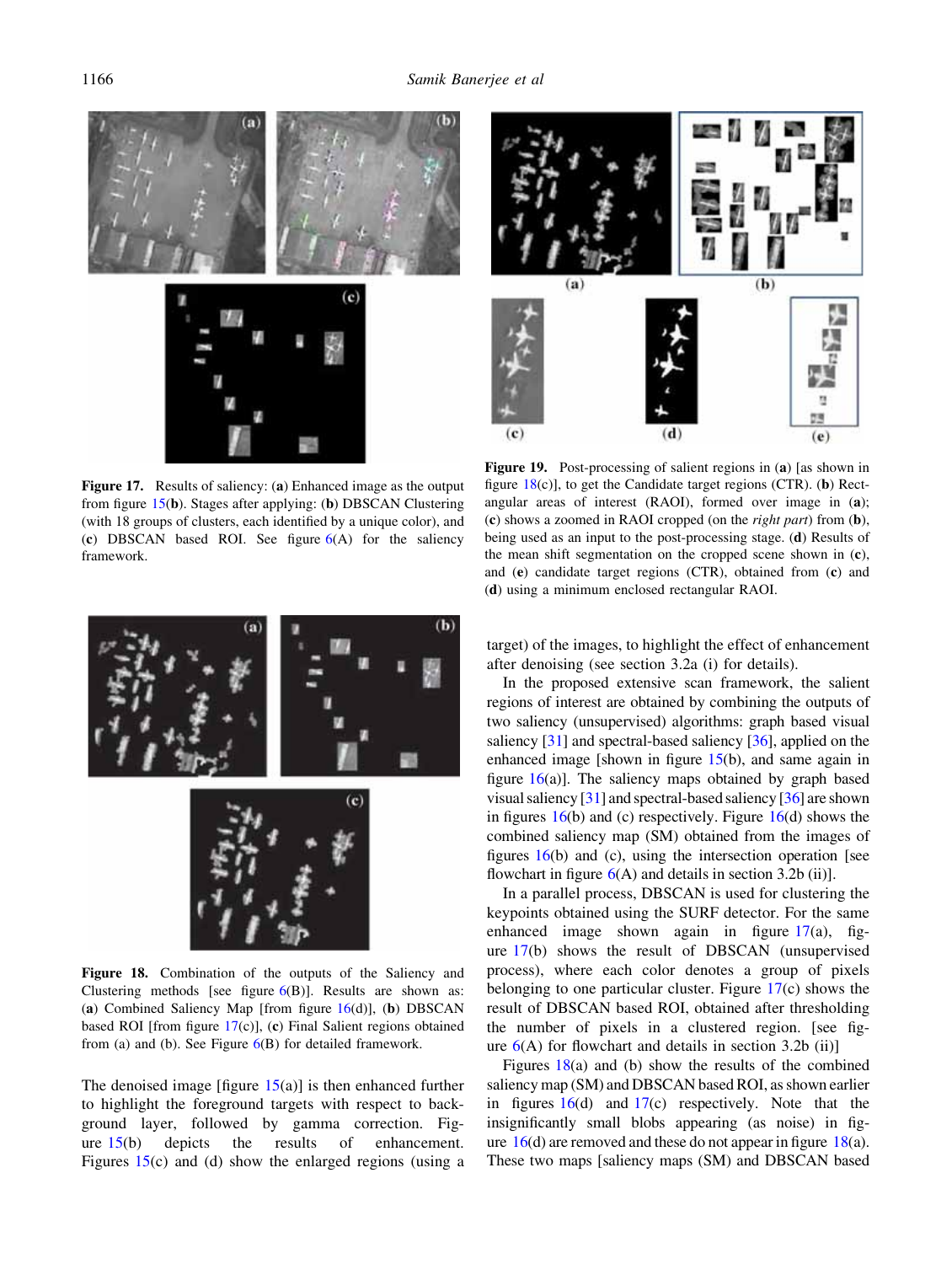

Figure 20. Results (I) for targets detected, shown for visual comparative study, (a) query satellite image, (b) proposed extensive scan method, (c) proposed quick scan method, (d) Haar  $+$  ADABOOST [11], (e) HOG  $+$  ADABOOST and (f) SURF [9]. Detected targets are shown using green rectangular boxes, while false alarms are shown using red boxes.

(ROI)] are combined [see figure  $6(B)$  and Eq. 2] to obtain the final salient regions as shown in figure  $18(c)$ .

These salient regions (shown in figure  $19(a)$  again) are further processed using morphological operations, to eliminate small spurious blobs appearing as false alarms. The rest of the process to create CTRs as isolated candidate target regions for aircrafts to be matched has been depicted earlier in figure 7 [details given in section 3.2b (iii)]. Connected components obtained from the salient regions shown in figure  $19(a)$  are grouped to form tight rectangular bounding boxes, called the rectangular area of interest (RAOI). Figure 19(b) shows the RAOIs, formed using the salient region in figure  $19(a)$  [see figure 7 and details in section 3.2b (iii)]. Some of these RAOIs shown in figure 19(b) may contain clutters of aircrafts. These individual aircrafts are separated using area as a feature, by mean shift segmentation operation [40] (see figure 7 and section 3.2b

(iii) for details) and a morphological process, as shown in figure 19(c). This processing is shown by highlighting a cropped area of the result in figure 19(b), which is shown at a larger (zoomed in) scale in figure 19(c). Figure  $19(c)$  shows an example of an isolated candidate area [from figure  $19(b)$ ] containing a clutter of aircrafts, from which individual aircrafts must be isolated as separate blobs. Figure 19(d) shows the isolated segments of individual aircrafts separated by mean shift segmentation. Figures 19(e) shows the results of the final stage of processing, which create the candidate target regions (CTR) as potential aircraft targets (each in isolation). These isolated segments of potential aircraft targets are individually matched with a selected set of templates in MOCP, based on scale and dominant direction estimated from these segments [see section 3.2b  $(iv)$ – $(v)$ ]. The codes used for denoising and deblurring used in the pre-processing stage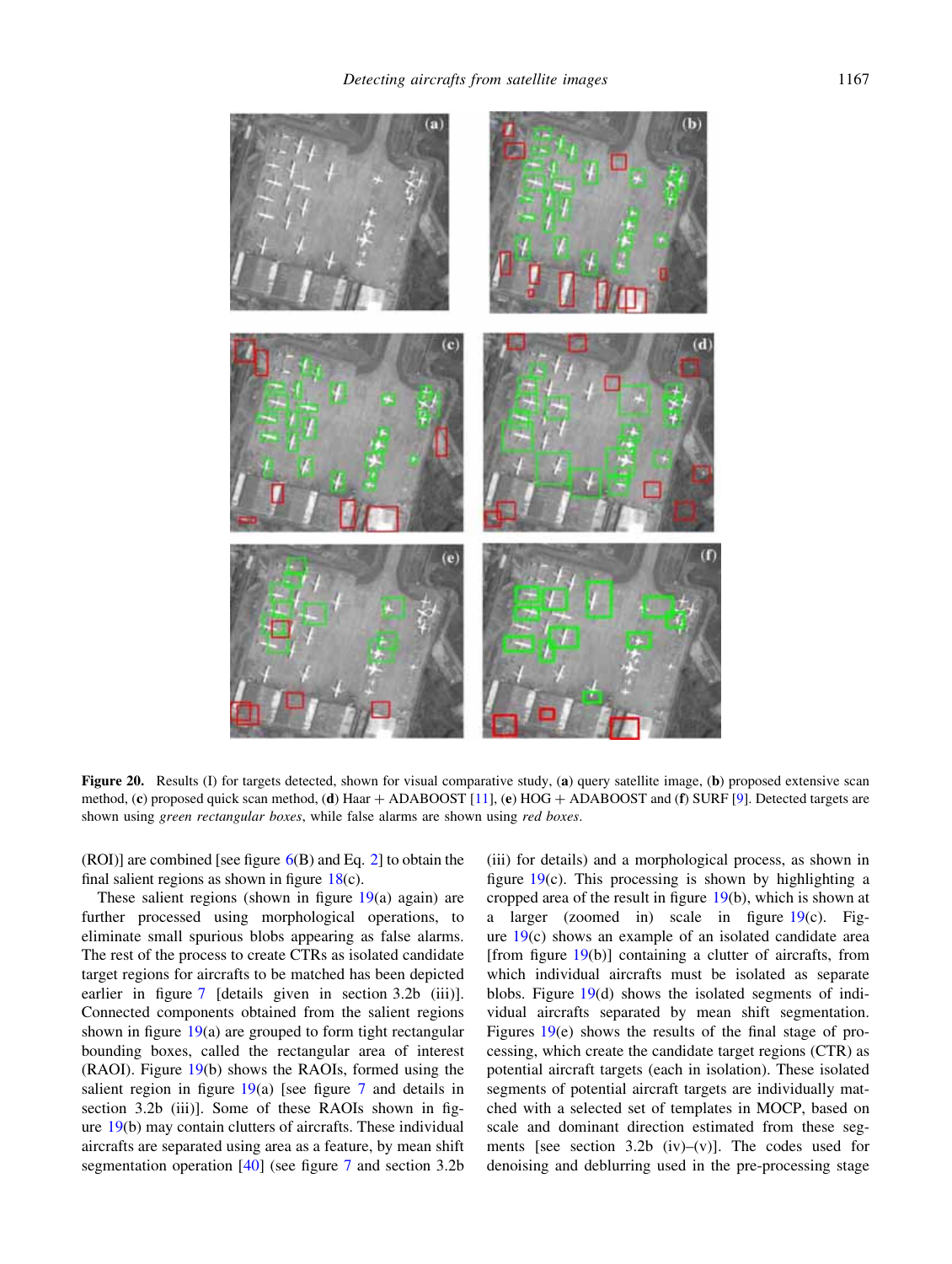

Figure 21. Results (II) for targets detected, shown for visual false alarms are shown using red boxes. comparative study, (a) query satellite image, (b) proposed extensive scan method, (c) proposed quick scan method, (d) Haar  $+$ ADABOOST [11], (e) HOG  $+$  ADABOOST and (f) SURF [9]. Detected targets are shown using green rectangular boxes, while false alarms are shown using red boxes.

[see section 3.2a (i) and 3.2b (i)] are obtained from the authors of [24] and [25] respectively. The different values of the heuristic parameters (optimal values obtained empirically) used for experimentation are given in table 1.

#### 5. Performance analysis

For performance analysis of the proposed frameworks (quick and extensive scan) for localization of aircrafts from satellite images, a set of 30 images are acquired from CARTOSAT-2A satellite (Sensor: PAN). The images are of 0.8 m/pixel ground resolution. The pixel resolution (size) of images scenes vary from  $(152 \times 150)$  to  $(638 \times 639)$ , with all in monochrome. Set of library templates as targets are also retrieved from the scenes, as specified by the user (in total 12 aircrafts were specified). These images have been provided by DTRL (DRDO) Lab, Delhi, India, for research purposes. For qualitative analysis using visual



Figure 22. Results (III) for targets detected, shown for visual comparative study, (a) query satellite image, (b) proposed extensive scan method, (c) proposed quick scan method, (d) Haar  $+$ ADABOOST  $[11]$ , (e) HOG + ADABOOST and (f) SURF  $[9]$ . Detected targets are shown using green rectangular boxes, while

illustrations, results of detected aircrafts in satellite images using the proposed frameworks and other three state-of-theart techniques: (Haar  $+$  Adaboost [11], HOG  $+$  Adaboost [48] and SURF based matching, are shown in figures 20– 22). The code of [11] is a near implementation of the method proposed in [11]. Detected targets are highlighted using rectangular boxes. Green boxes denote the correct targets detected (true positives), while the erroneous results (false positives) are marked using red boxes. Our proposed framework produces few erroneous results and more accurate detections (see figures 20–22) as compared to other state-of-the-art techniques. The output of the proposed method in figures 20–22(b) misses only a very few targets (false negatives)—none in figure  $20$  and  $22(b)$ , while only one target is missed in the scene in figure 21(b). Based on empirical results we have verified that our method outperforms other competing methods. Since the targets are very small in size and have low-resolution, a proper preprocessing technique enhances the quality of the image which in turn enhances the performance. Detecting articulations and edges from these small targets to derive higher order features (SIFT, SURF) was also attempted. However, due to low image quality and noise these features do not give a robust, comprehensive representation of the target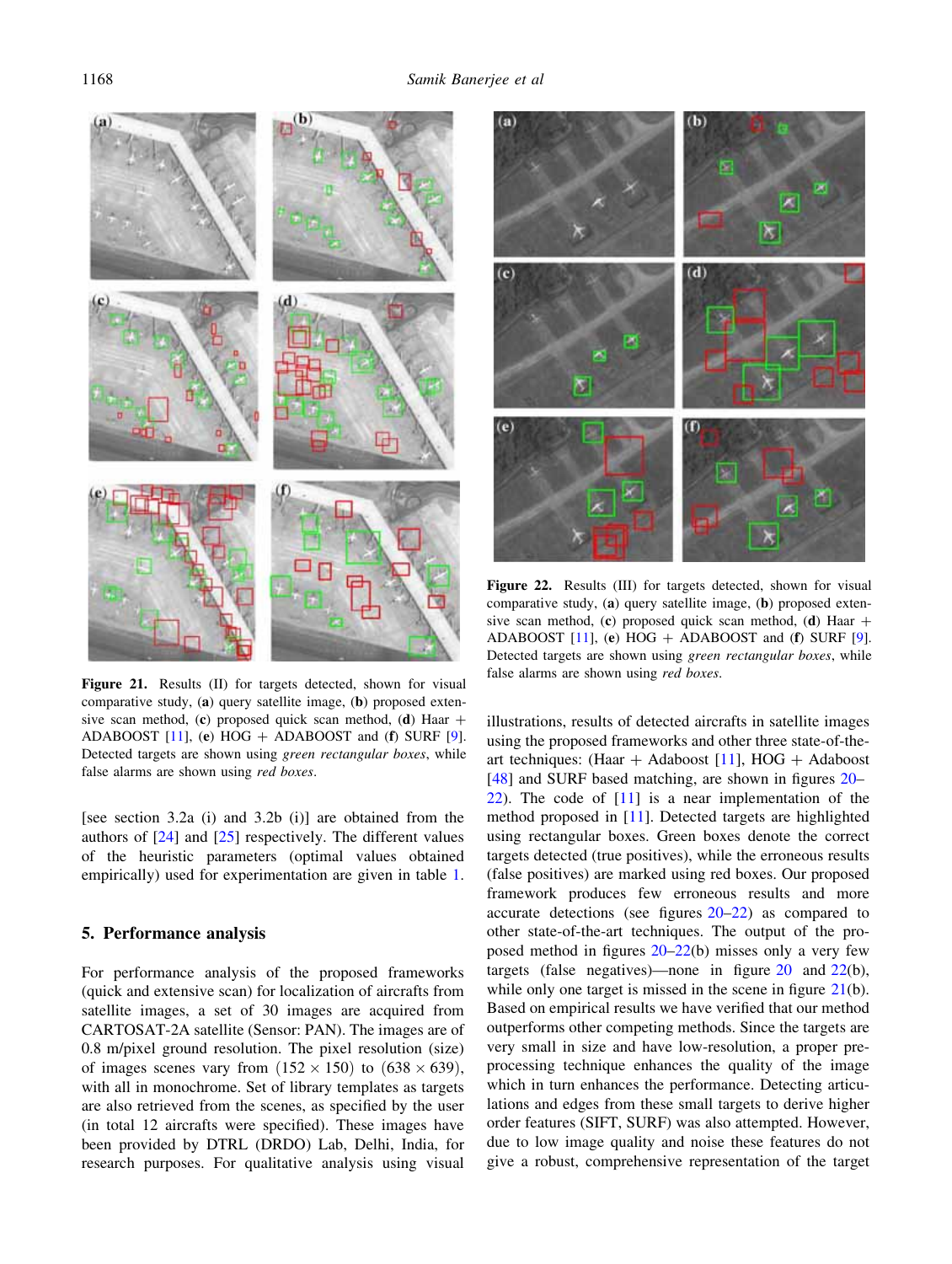

Figure 23. Quantitative comparison of the performance of proposed frameworks (extensive scan and quick scan), with Haar like features [11] and HOG feature with Adaboost (similar to [11]) and SURF [9], averaged over 30 satellite images. (TP true positives, FP false positives, FN false negatives).

and performance fails. However, our method relies on the low-level enhancement (processing) of the images, and a template-matching process using a sliding window protocol using probable candidate templates. Other modules of saliency detection, scale and dominant direction selection reduces the search space and gives less opportunity for false matches. This boosts the performance of our proposed method over other competing methods.

To validate the effectiveness of the proposed frameworks for aircraft localization, we compared our results with a technique proposed by Perrotton et al [11], using true positives (TP) or correct identifications, false positives (FP) or false alarms and false negatives (FN) or missed targets. For details of this metric, refer Powers [49]. Also, we have used the HOG feature [48] instead of Haar like features as in the method proposed in Perrotton  $et$  al  $[11]$  for comparison. The results are further compared with a process based on SURF [9] based matching. The bar-charts of TP, FP and FN values given in figure 23 are averaged over 30 images, having a total of 116 targets. Proposed frameworks (quick scan and extensive scan) perform significantly better as compared to the other techniques. The proposed extensive scan framework performs much better than the proposed quick scan method in terms of TP, FP and FN values. Both the proposed frameworks have the largest TP and least FP and FN values, compared to others. It is due to the presence of efficient pre-processing modules, an efficient saliency module and MOCP representation, that the extensive scan framework performs the best.

However, in terms of time complexity the extensive scan framework takes around 500–600 s, while quick scan takes around 30–50 s (see figure 24). Results have been averaged over 30 images of resolution varying from  $152 \times 150$  to  $638 \times 639$  pixels. The time taken by quick scan framework is comparable with the other state-of-the art techniques (see figure 24). All the algorithms are processed on a system having a following configuration: Intel core i7-3770,



Figure 24. Comparison of the execution time (in seconds, on LOG scale) of the proposed frameworks (extensive scan and quick scan), with Haar like feature [11], HOG feature with Adaboost (similar to  $[11]$ ) and SURF  $[9]$ . Time is estimated by averaging over 30 images.

3.4 GHz processor, 32 GB RAM and Windows 7 (64 bit) Operating System.

#### 6. Conclusion

This work proposes a novel aircraft detection framework for satellite images. The proposed techniques outperform all the recent techniques by a considerable margin. The data we have analyzed is in optical band and free of cloud cover, fog, etc. Hence the process will not work for data under cloud or fog cover (or those acquired from different sensors—SAR NIR, etc.). To address the problem of aircraft localization, saliency-based technique was used to reduce the search space. The proposed EMOCP or OMOCP representations of the target aircrafts help to improve the effectiveness of the automatic target localization system by combining saliency and clustering. Given the low processing time, the proposed quick scan method can be used as an online solution for detection of aircrafts in satellite images.

#### References

- [1] Chen X, Xiang S, Liu C-L and Pan C-H 2014 Vehicle detection in satellite images by hybrid deep convolutional neural networks. Geosci. Remote Sens. 11(10): 1797–1801
- [2] Li Z and Itti L 2011 Saliency and gist features for target detection in satellite images. IEEE Trans. Image Process. 20(7): 2017–2029
- [3] Perrotton X, Sturzel M and Roux M 2008 Automatic object detection on aerial images using local descriptors and image synthesis. Berlin: Computer Vision Systems, Springer
- [4] Sun H, Sun X, Wang H, Li Y and Li X 2012 Automatic target detection in high-resolution remote sensing images using spatial sparse coding bag-of-words model. Geosci. Remote Sens. Lett. 9(1): 109–113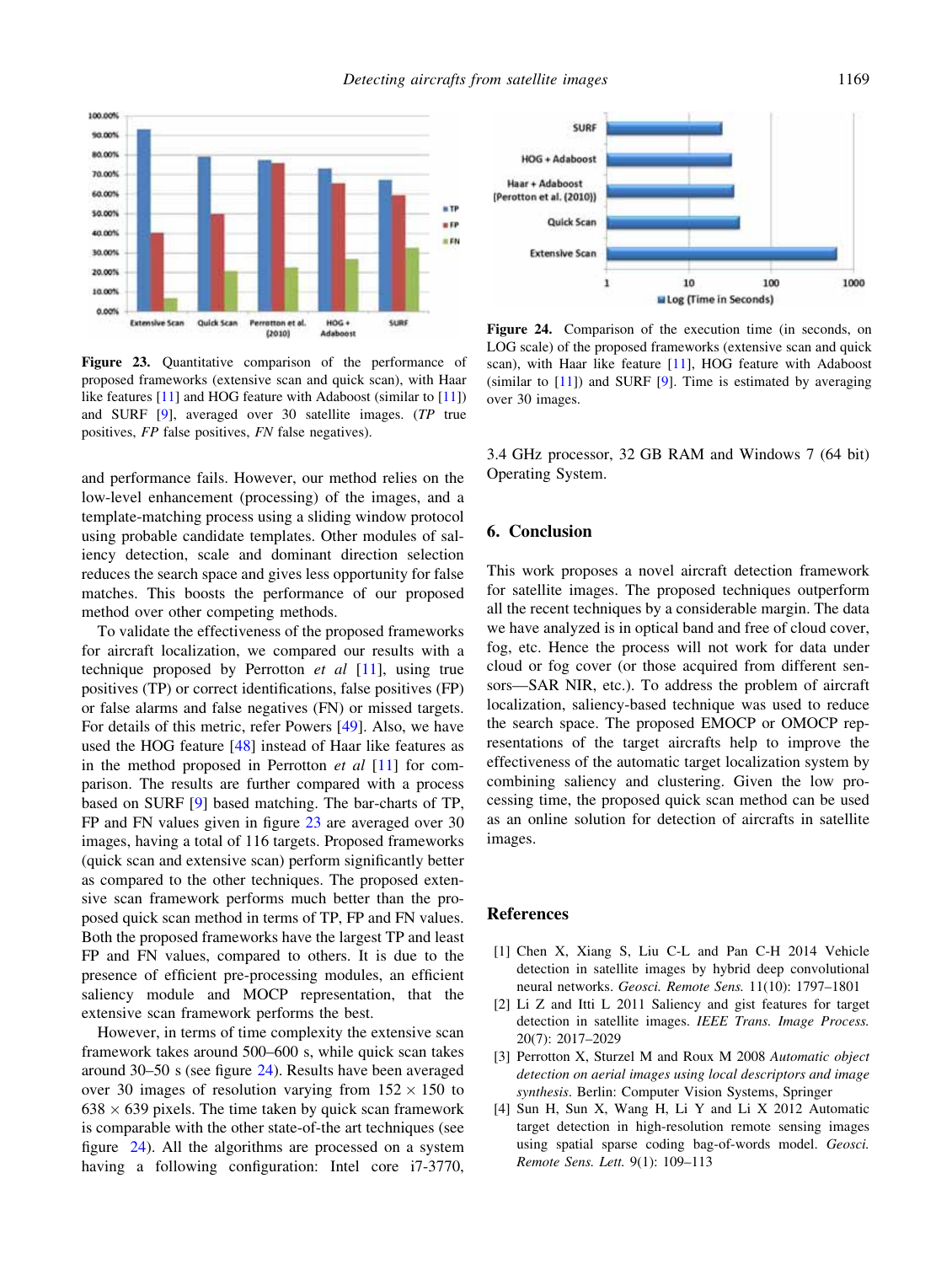- [5] Liu M-Y, Tuzel O, Veeraraghavan A and Chellappa R 2010 Fast directional chamfer matching. In: Computer Vision and Pattern Recognition
- [6] Olson C F and Huttenlocher D P 1997 Automatic target recognition by matching oriented edge pixels. IEEE Trans. Image Process. 6(1): 103–113
- [7] Villamizar M, Moreno-Noguer F, Andrade-Cetto J and Sanfeliu A 2010 Efficient rotation invariant object detection using boosted random ferns. In: Computer Vision and Pattern Recognition
- [8] Lowe D G 2004 Distinctive image features from scale-invariant keypoints. Int. J. Comput. Vis. 60(2): 91–110
- [9] Bay H, Tuytelaars T and Van Gool L 2006 Surf: Speeded up robust features. In European Confernce on Computer Vision
- [10] Briechle K and Hanebeck U D 2001 Template matching using fast normalized cross correlation. In: Aerospace/Defense Sensing, Simulation, and Controls. International Society for Optics and Photonics
- [11] Perrotton X, Sturzel M and Roux M 2010 Implicit hierarchical boosting for multi-view object detection. In: Computer Vision and Pattern Recognition
- [12] Si X, Xuemin H and Hong Z 2010 A novel object detection approach based on the boundary shape information from high resolution satellite imagery. In: WSEAS Transactions on Computers, vol. 9, pp. 455–464
- [13] Cai F, Chen H and Ma J 2011 Man-made object detection based on texture clustering and geometric structure feature extracting. Int. J. Inform. Technol. Comput. Sci. 3(2): 9–16
- [14] Li W, Xiang S, Wang H and Pan C 2011 Robust airplane detection in satellite images. In: 18th IEEE International Conference on Image Processing (ICIP), 2011, pp. 2821–2824
- [15] Xu S, Fang T, Li D and Wang S 2010 Object classification of aerial images with bag-of-visual words. IEEE Geosci. Remote Sens. Lett. 7(2): 366–370
- [16] Liu G, Sun X, Fu K and Wang H 2013 Aircraft recognition in high-resolution satellite images using coarse-to-fine shape prior. IEEE Geosci. Remote Sens. Lett. 10(3): 573–577
- [17] Cheng M-M, Zhang Z, Lin W-Y and Torr P 2014 Bing: Binarized normed gradients for objectness estimation at 300 fps. In: 2014 IEEE Conference on Computer Vision and Pattern Recognition (CVPR), pp. 3286–3293
- [18] Wu H, Zhang H, Zhang J and Xu F 2015 Fast aircraft detection in satellite images based on convolutional neural networks. In: 2015 IEEE International Conference on Image Processing (ICIP), pp. 4210–4214
- [19] Chen X, Xiang S, Liu C-L and Pan C-H 2013 Aircraft detection by deep belief nets. In: 2013 2nd IAPR Asian Conference on Pattern Recognition (ACPR), pp. 54–58. IEEE
- [20] Zhang D, Han J, Cheng G, Liu Z, Bu S and Guo L 2015 Weakly supervised learning for target detection in remote sensing images. Geosci. Remote Sens. Lett. 12(4): 701–705
- [21] Felzenszwalb P F, Girshick R B, McAllester D A and Ramanan D 2010b Object detection with discriminatively trained part-based models. IEEE Trans. Pattern Anal. Mach. Intell. 32: 1627–1645
- [22] Malisiewicz T, Gupta A and Efros A A 2011 Ensemble of exemplar-svms for object detection and beyond. In: International Conference on Computer Vision
- [23] Mishne G, Talmon R and Cohen I 2015 Graph-based supervised automatic target detection. IEEE Trans. Geosci. Remote Sens. 53(5): 2738–2754
- [24] Zhang L, Dong W, Zhang D and Shi G 2010 Two-stage image denoising by principal component analysis with local pixel grouping. Pattern Recognit. 43(4): 1531–1549
- [25] Xu L, Zheng S and Jia J 2013 Unnatural 10 sparse representation for natural image deblurring. In: Computer Vision and Pattern Recognition
- [26] Dong W, Zhang D, Shi G and Wu X 2011 Image deblurring and super-resolution by adaptive sparse domain selection and adaptive regularization. IEEE Trans. Image Process. 20(7): 1838–1857
- [27] Bhandari A, Kumar A and Singh G 2012 Svd based poor contrast improvement of blurred multispectral remote sensing satellite images. In: International Conference on Computer and Communication Technology
- [28] Bhandari A, Kumar A and Padhy P 2011 Enhancement of low contrast satellite images using discrete cosine transform and singular value decomposition. In: World Academy of Science, Engineering and Technology
- [29] Buades A, Coll B and Morel J-M 2005 A non-local algorithm for image denoising. In: Computer Vision and Pattern Recognition
- [30] Gu Y, Wang C, Wang S and Zhang Y 2011 Kernel-based regularized-angle spectral matching for target detection in hyperspectral imagery. Pattern Recognit. Lett. 32(2): 114–119
- [31] Harel J, Koch C and Perona P 2006 Graph-based visual saliency. In: Advances in Neural Information Processing Systems
- [32] Rother C, Kolmogorov V and Blake A 2004 Grabcut: Interactive foreground extraction using iterated graph-cuts. ACM Trans. Graph. 23(3): 309–334
- [33] Yang C, Zhang L, Liu H, Ruan X and Yang M-H 2013 Saliency detection via graph-based manifold ranking. In: Computer Vision and Pattern Recognition
- [34] Zhu W, Liang S, Wei Y and Sun J 2014 Saliency optimization from robust background detection. In Computer Vision and Pattern Recognition
- [35] Zhu D, Wang B and Zhang L 2015 Airport target detection in remote sensing images: A new method based on two-way saliency. Geosci. Remote Sens. Lett. 12(5): 1096-1100
- [36] Schauerte B and Stiefelhagen R 2012a Predicting human gaze using quaternion dct image signature saliency and face detection. In: IEEE Workshop on Applications of Computer Vision
- [37] Schauerte B and Stiefelhagen R 2012b Quaternion-based spectral saliency detection for eye fixation prediction. In: European Confernce on Computer Vision
- [38] Cheng M-M, Zhang G-X, Mitra N J, Huang X and Hu S-M 2011 Global contrast based salient region detection. In: Computer Vision and Pattern Recognition
- [39] Goferman S, Zelnik-Manor L and Tal A 2012 Context-aware saliency detection. IEEE Trans. Pattern Anal. Mach. Intell. 34(10): 1915–1926
- [40] Comaniciu D and Meer P 2002 Mean shift: A robust approach toward feature space analysis. IEEE Trans. Pattern Anal. Mach. Intell. 24(5): 603–619
- [41] Ester M, Kriegel H-P, Sander J and Xu X 1996 A densitybased algorithm for discovering clusters in large spatial databases with noise. In: International Conference on Knowledge Discovery and Data Mining
- [42] Canny J 1986 A computational approach to edge detection. IEEE Trans. Pattern Anal. Mach. Intell. (6): 679–698